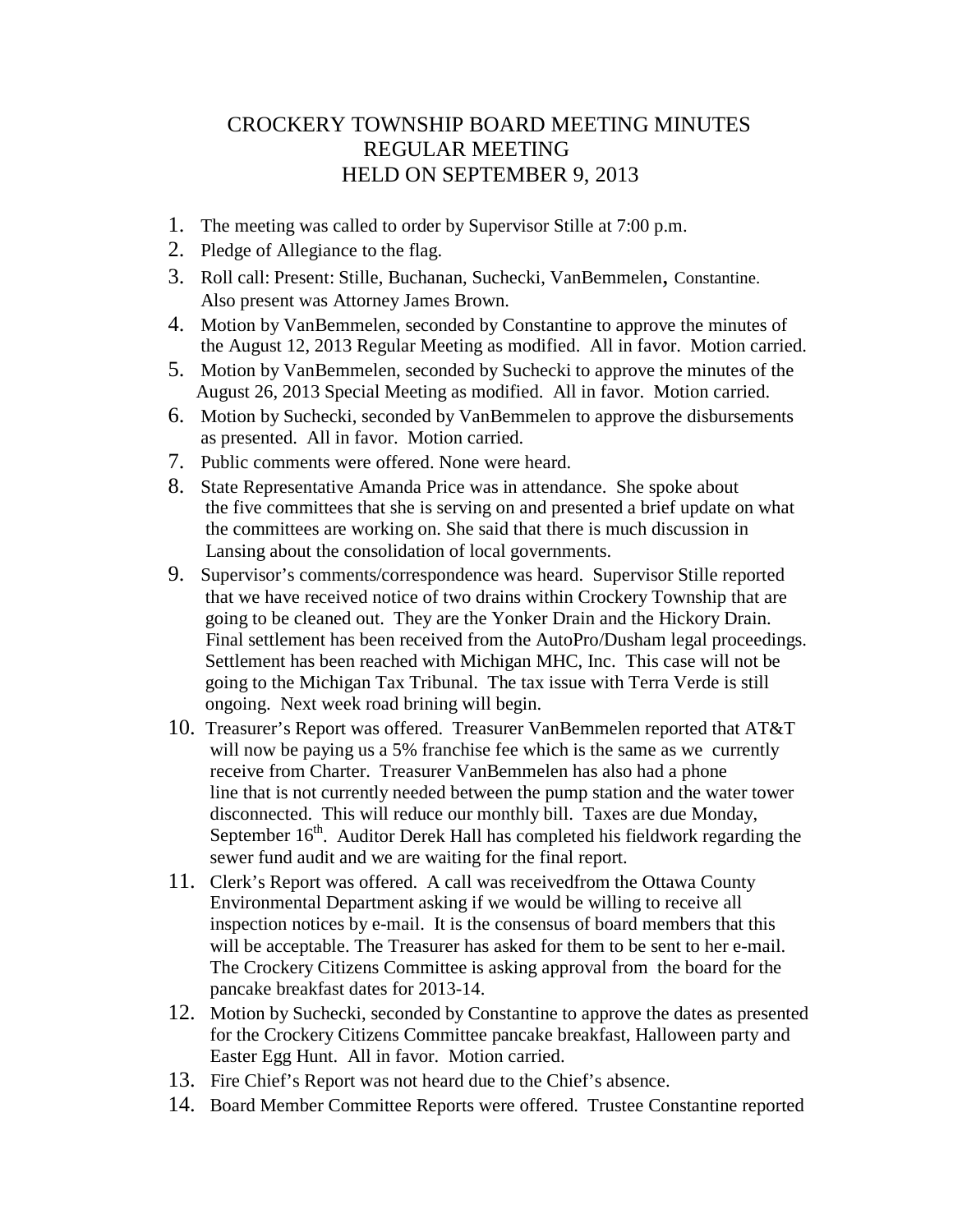that the Fire Department Advisory Committee interviewed applicant William Mastenbrook and recommended he be hired. Trustee Suchecki reported that the Building and Facilities Committee will be meeting on the Monday, September  $16^{th}$ .

- 15. Supervisor Stille declared the public hearing for the purpose of considering a tax abatement under Act 198 for C-Plastics open at 7:23 p.m. Stan Kostecki presented background information on C-Plastics. Ken Rizzio from Ottawa County Economic Development answered questions for the board members. They are planning an addition to the current building at a cost of approximately \$439,000 and new equipment at approximately 286,000. They are asking for a twelve (12) year abatement at 50% for the added tax for the addition and new equipment. There were no public comments. Supervisor Stille declared the public hearing closed at 7:30 p.m.
- 16. Motion by VanBemmelen, seconded by Buchanan to approve Resolution 2013-22, Tax Abatement request from C-Plastics under Act 198 for twelve (12) years at fifty (50) percent for the added tax of the new addition and equipment. Roll call: Buchanan, VanBemmelen, Suchecki, Constantine, Stille – Yes. Motion carried.
- 17. Supervisor Stille declared the public hearing to set the Millage Rates for 2013-14 open at 7:33 p.m. Treasurer VanBemmelen reviewed the millage rates for the coming year. They will stay the same as they have been for the past few years. Millage rates are .8991 for operations, .6903 fire operation, .6903 fire debt, .25 building maintenance and .33 for brining. There were no public comments. The public hearing was declared closed at 7:35 p.m.
- 18. Motion by Buchanan, seconded by Suchecki to adopt Resolution 2013- 23, To Set The Tax Millage Rates for 2013-14 as stated by the Treasurer. All in favor. Motion carried.
- 19. Discussion was held on the Milbocker sand mining request. Milbocker and Sons are requesting a special land use permit for the parcel of property owned by Mark Boss at the north east corner of Arthur St. and  $120<sup>th</sup>$  Ave. Their intent is to strip the existing topsoil and excavate the sand knob to be used for sand sub base for the M-231 bypass project. When complete the topsoil will be replaced. Their haul road will be crossing just north of Arthur St. A rough calculation is approximately 5000 yards of sand will be removed.
- 20. Motion by Buchanan, seconded by VanBemmelen to aprove Resolution 2013-24, Resolution of Approval of Special Land Use for Planned Mineral Removal (Milbocker & Sons, Inc. – Boss Property), as modified. All in favor. Motion carried.
- 21. Discussion was held regarding the request for approval for a revised Preliminary Plat, Phase 5 at Hathaway Lakes for Eastbrook Homes. Dale VanKooten, from VanKooten and Meidema was present to answer questions from the board.
- 22. Motion by VanBemmelen, seconded by Suchecki to set a special meeting for September 23, 2013 at 7:00 p.m. to review the Preliminary Plat of Hathaway Lakes, Phase 5 and Phase 6. All in favor. Motion carried.
- 23. Motion by Constantine, seconded by VanBemmelen to appoint Brian Ford to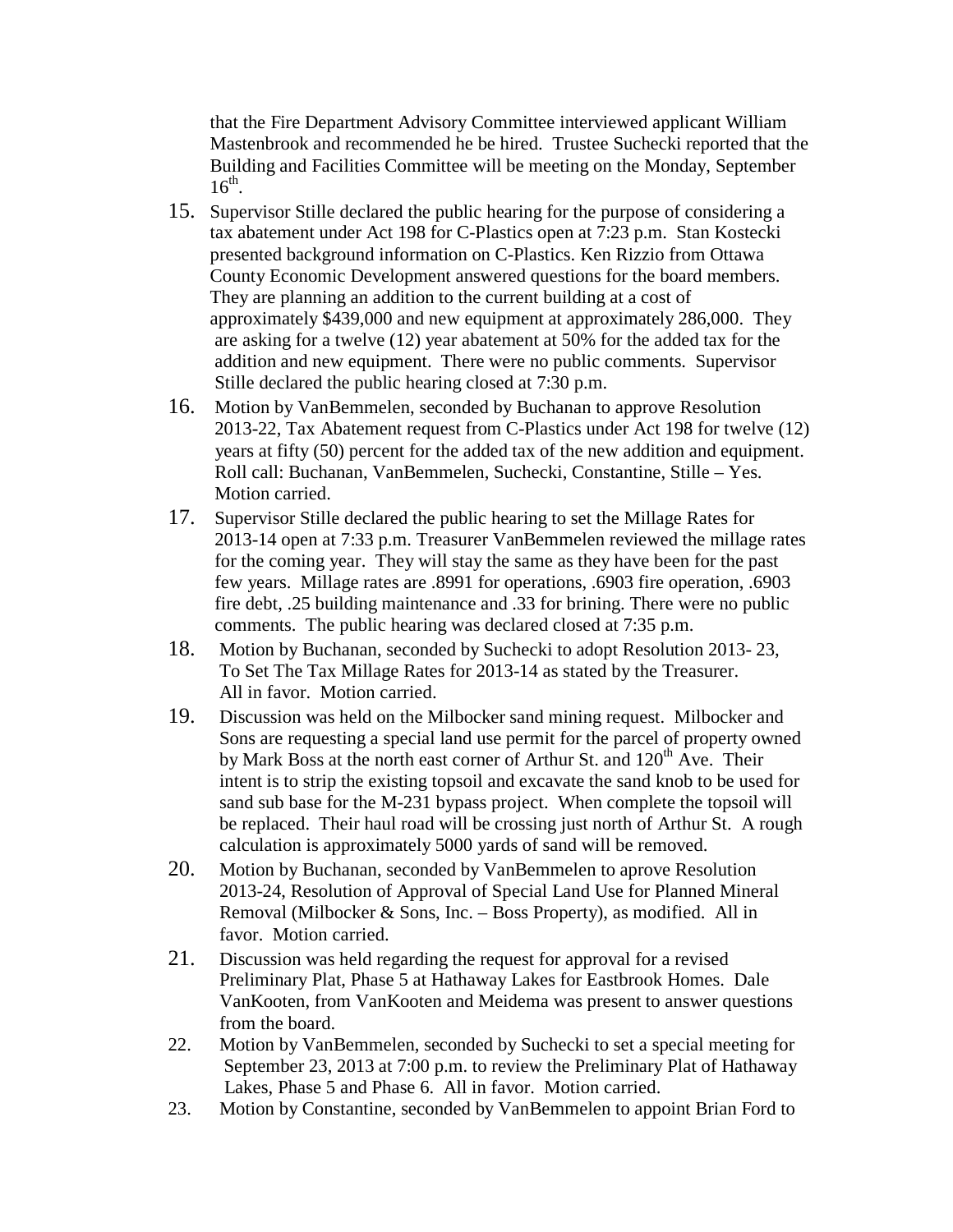the Zoning Board of Appeals for the remainder of the position currently held by Dale Chittenden. All in favor. Motion carried.

24. Motion by Suchecki, seconded by Buchanan to approve bond payments of; \$27,114.50 principal and interest on the \$420,000 bond for the meter station at  $144<sup>th</sup>$  and Leonard.

> \$77,860.13 principal and interest on the \$1,275,000 bond for the sewer plant.

\$17,593.75 principal and interest on the water system of  $138<sup>th</sup>$  Ave. and Leonard.

 \$8,186.38 interest only for the Spring Lake annual water treatment expansion.

All in favor. Motion carried.

- 25. Motion by Suchecki, seconded by VanBemmelen to approve payment for the 3 forty year title searches necessary for the property purchases for the North Bank Trail (Jablonski, Garzelloni/Hatfield, Ruscett) at a cost of \$250.00 each. All in favor. Motion carried.
- 26. Motion by VanBemmelen, seconded by Constantine to aprove the purchase of the BS&A .Net software for the general ledger, accounts payable, payroll, utility billings, and cemetery at a cost of \$5,000 with \$2,500 being paid this year and \$2,500 will be paid next year. All in favor. Motion carried.
- 27. Motion by Buchanan, seconded by Constantine to adjourn the meeting. All in favor. Motion carried. Meeting adjourned at 9:55 p.m.

Submitted by

Kathy Buchanan, Clerk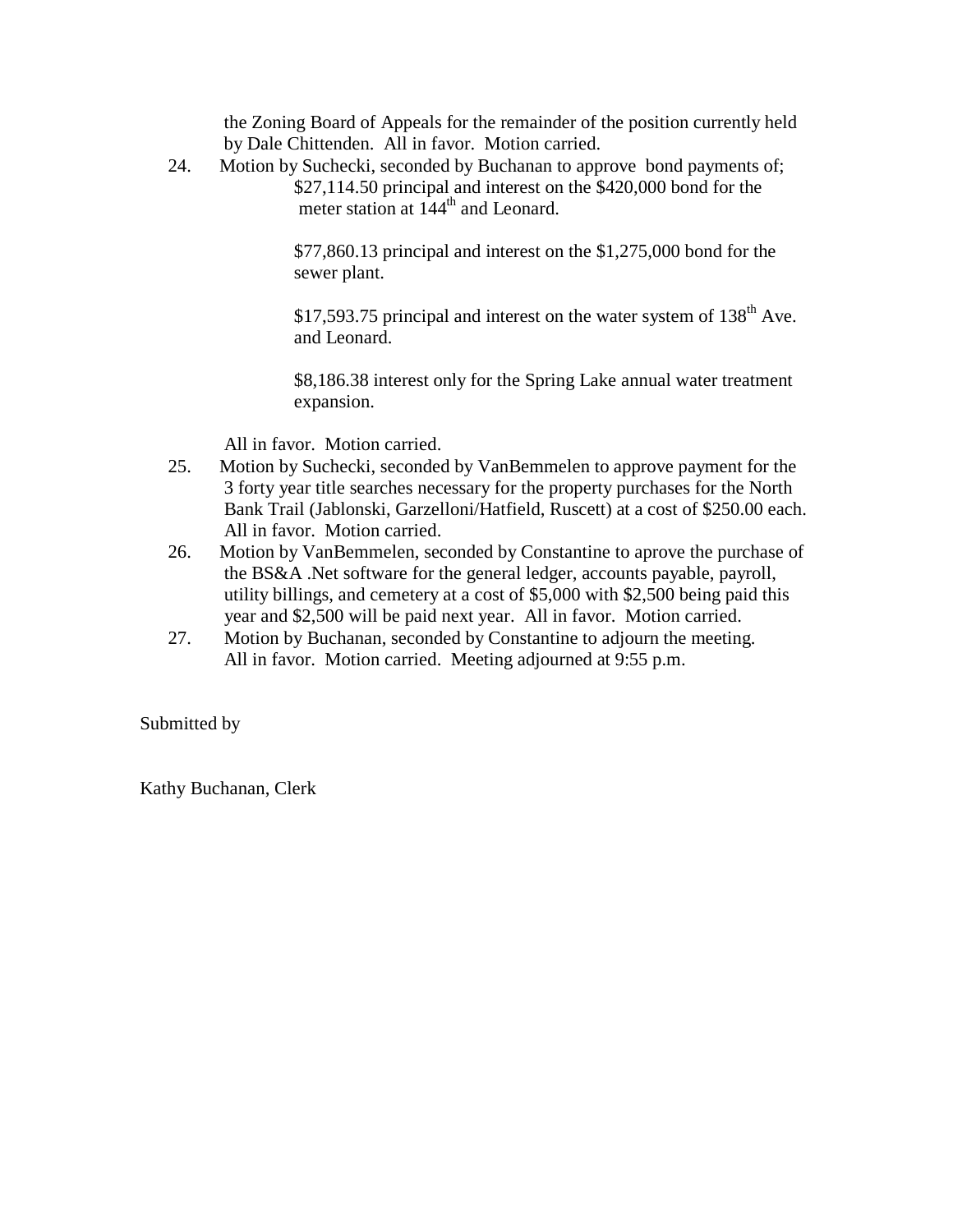## CROCKERY TOWNSHIP BOARD MEETING MINUTES SPECIAL MEETING HELD ON SEPTEMBER 23, 2013

- 1. The meeting was called to order by Supervisor Stille at 7:00 p.m.
- 2. Pledge of Allegiance to the flag.
- 3. Roll call: Present: Stille, Buchanan, Suchecki, VanBemmelen, Constantine. Also present were Attorney Jim Brown.
- 4. Public comments were offered. None were heard.
- 5. Supervisor Report was offered. Supervisor Stille reported that the Drain Commissioner has informed the township that the drain that runs by Taft/Apple/  $136<sup>th</sup>$  Ave (behind the trailer park) needs to be cleaned out. The cost for this is approximately \$26,000. The roads were brined last week.  $120<sup>th</sup>$  Ave. has been closed from Leonard to Cleveland. Supervisor has been in contact with Larry Goldman concerning the strip of property he owns along the proposed North Bank Trail expansion. This property has a Consumers Energy easement on it and is approximately 50 feet wide by ¼ mile long.
- 6. Treasurer's Report was offered. Treasurer VanBemmelen stated that the board needs to approve the payment for the airpacks and we can then be reimbursed from the grant.
- 7. Motion by Constantine, seconded by Suchecki to approve payment to Apollo Fire Equipment for \$121,193.98 for the new airpacks. The township will receive reimbursement from grant monies.
- 8. Clerk's Report was offered. None was heard.
- 9. Board Member's Committee Reports were offered. Trustee Suchecki stated the Building and Facilities Committee has been working on updating the Recreation Plan and it is almost completed.
- 10. Mick McGraw was present and gave the board members information which outlined the timeline of significant events at Hathaway Lakes which was reviewed. Mr. McGraw and Dale VanKooten then reviewed the changes that they are proposing to the preliminary plat for phase 5 and phase 6 in Hathaway Lakes.
- 11. Motion by VanBemmelen, seconded by Suchecki to approve Resolution 2013-25, A Resolution Granting Tentative Approval of the Preliminary Plat of Hathaway Lakes No. 5 as revised. All in favor. Motion carried.
- 12. Motion by VanBemmelen, seconded by Suchecki to approve Resolution 2013-26. Resolution Granting Tentative Approval of the Preliminary Plat of Hathaway Lakes No. 6. All in favor. Motion carried.
- 13. Motion by Constantine, seconded by VanBemmelen to authorize the Supervisor to sign contract with Ottawa County SWAP Program to do cleanup around the township hall at a cost of \$6.50 per hour, per inmate and supervisor. All in favor. Motion carried.
- 14. Motion by Constantine, seconded by VanBemmelen to authorize the Supervisor to proceed with negotiations with Larry Goldman for the parcel of property